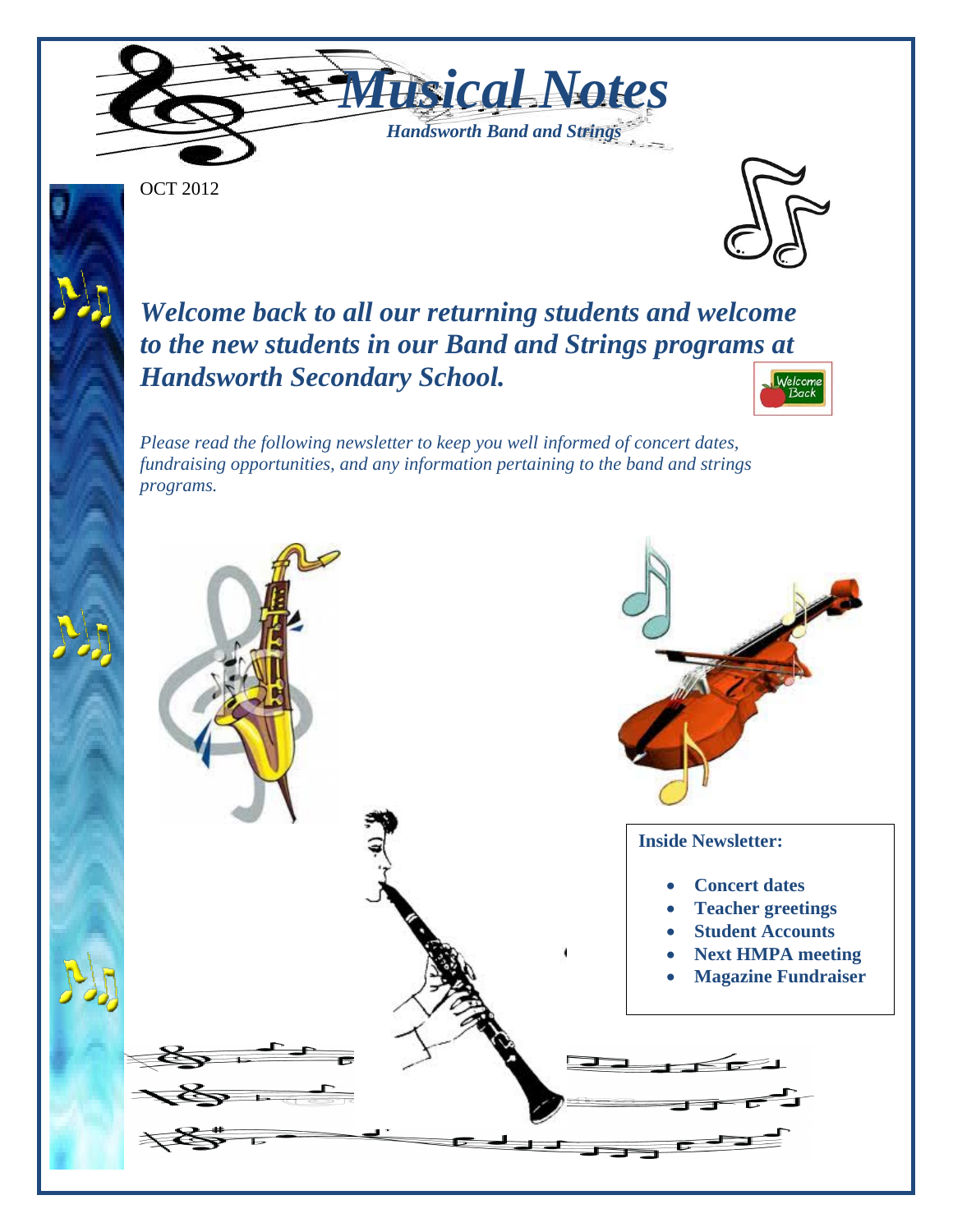



# Dates to Remember

### **MUSIC DATES FOR 2012-13**

**• September 21-23, Sr. Winds Retreat Weekend @ Camp Miriam, Gabriola Island**

**• Intermediate concert on Monday, October 22nd – Intermediate Concert & Jazz Bands, Concerti Strings, and Jr. Gold Jazz Band. Our MC for that evening is Ms. Hislop. • Junior concert on Tuesday, October 23rd. Jr. Blue and Jr. Gold Concert Bands – Tocatti Strings, and Jr. Blue Jazz Band. Our MC for that evening is Mr. James • Senior concert on Wednesday, October 24th – Senior Wind Ensemble, Chamber Strings, and Senior Jazz Band. Our MC for that evening is Mr. Jones.**

- **November 9, Sr. Wind Ensemble @ Remembrance Day Assembly**
- **December 5, Sweet Music Concert @ Handsworth**
- **February 12, Juzt Jazz Cellar Jr. @ Handsworth**
- **February 13, Juzt Jazz Cellar Sr. @ Handsworth**
- **February 21 & 22, Kiwanis Jazz Fest. @ Cap. University**
- **March 5, Wonderful Winds Band Concert @ Highlands United**
- **April 6, Music Parents Bottle Drive @ Handsworth**
- **April 10, Zone Band Concert @ Handsworth**
- **May 2-5, Int. Concert & Jazz Bands @ Whistler Cantando Music Festival**
- **• May 12-18 Sr. Winds/Jazz and Strings @ Music Festival at Sea on the Norwegian Jewel**
- **• June 3, Jr. Finale Music Concert @ Highlands United**
- **• June 4, Int. Finale Music Concert @ Highlands United**
- **• June 5, Sr. Finale Music Concert @ Highlands United**

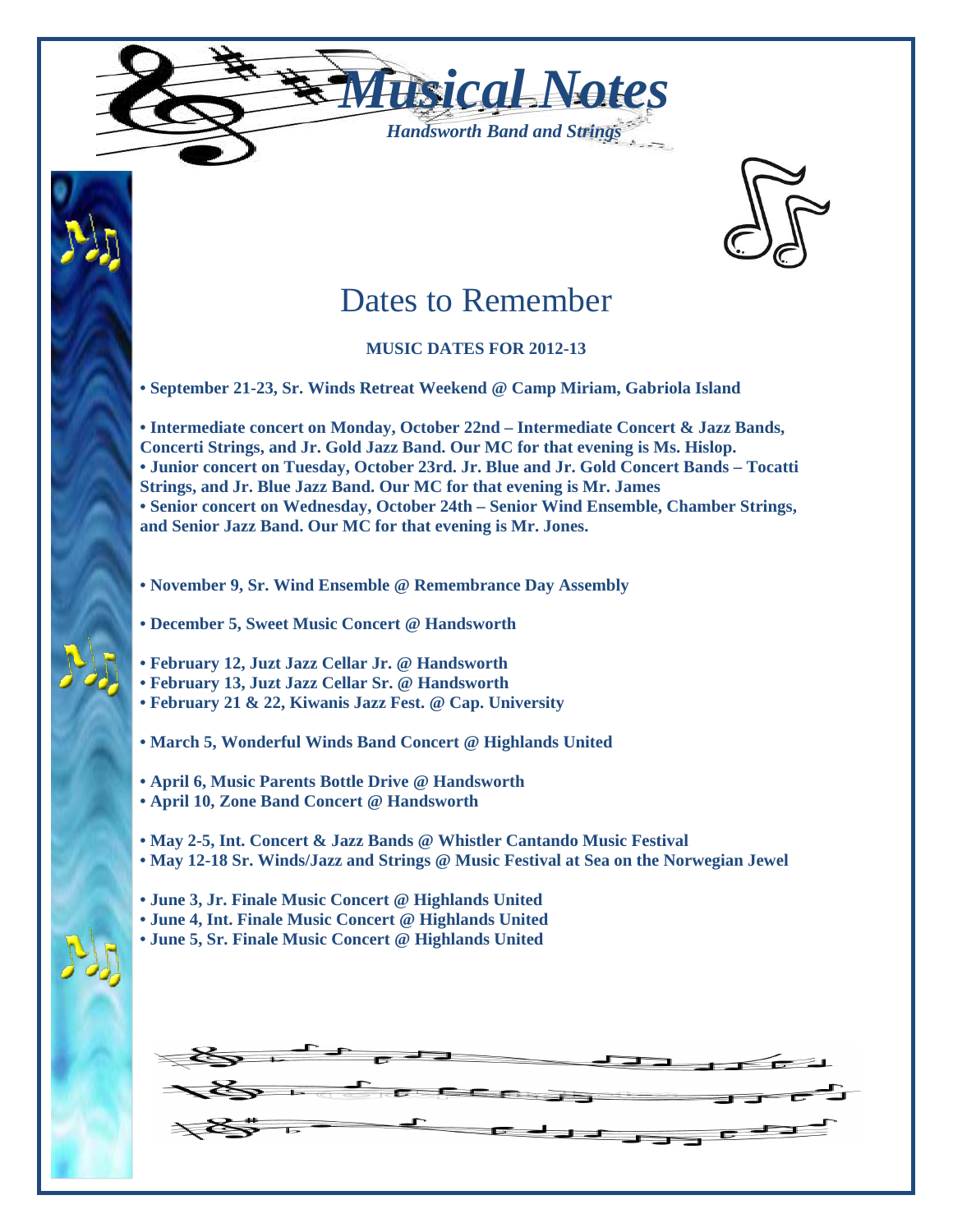

### **Things to know**



The next Handsworth Music Parents Association (HMPA) meeting will be held on Monday, November 5, 2012 at 7:30pm in the Music Room. All parents are welcome to attend.

HMPA is always welcoming new volunteers. If you have time to help (little or lots) please let Deb Burian know – Deborah@burian.ca.

### **Student Accounts**



Did you know that students can earn money to help pay for music trips? Every year music students are presented with travel opportunities including one day festivals, multi day or weekend trips, and for Seniors or Strings students, every second year, an International Trip. Students are able to earn funds by selling magazine subscriptions in October and Purdy's Chocolates in November. They have also in past years earned funds by moving desks after exams in June. Student's individual earnings are calculated and tracked. Students can use the funds fully for any trip that requires payment or they can save up for several years to spend it all on one trip. Students may only spend the money on music trips – money cannot be withdrawn for any other reason. Students who graduate without using all of their account may pass the account on to a younger sibling in the music program. Funds that aren't used will revert to the general HMPA account a year after the student graduates.

## **QSP Magazine Sales**

Order books will be available in the music room after October 9th Last day for orders ( online or paper) 12pm October 26th **Order on line at [www.qsp.ca](http://www.qsp.ca/) (group #3098)** Online ordering is secure and easy! Online and paper orders both count towards prize level. Great way to earn money towards student trip accounts Approximately 30% of sales for student profits



*Note:* Leave paper orders in the music room. To earn DOUBLE DAY POINTS ! Return orders to music room or on line by 12pm October 15th If you have any questions, please email Loree Wilfret [loree.wilfret@gmail.com](mailto:loree.wilfret@gmail.com)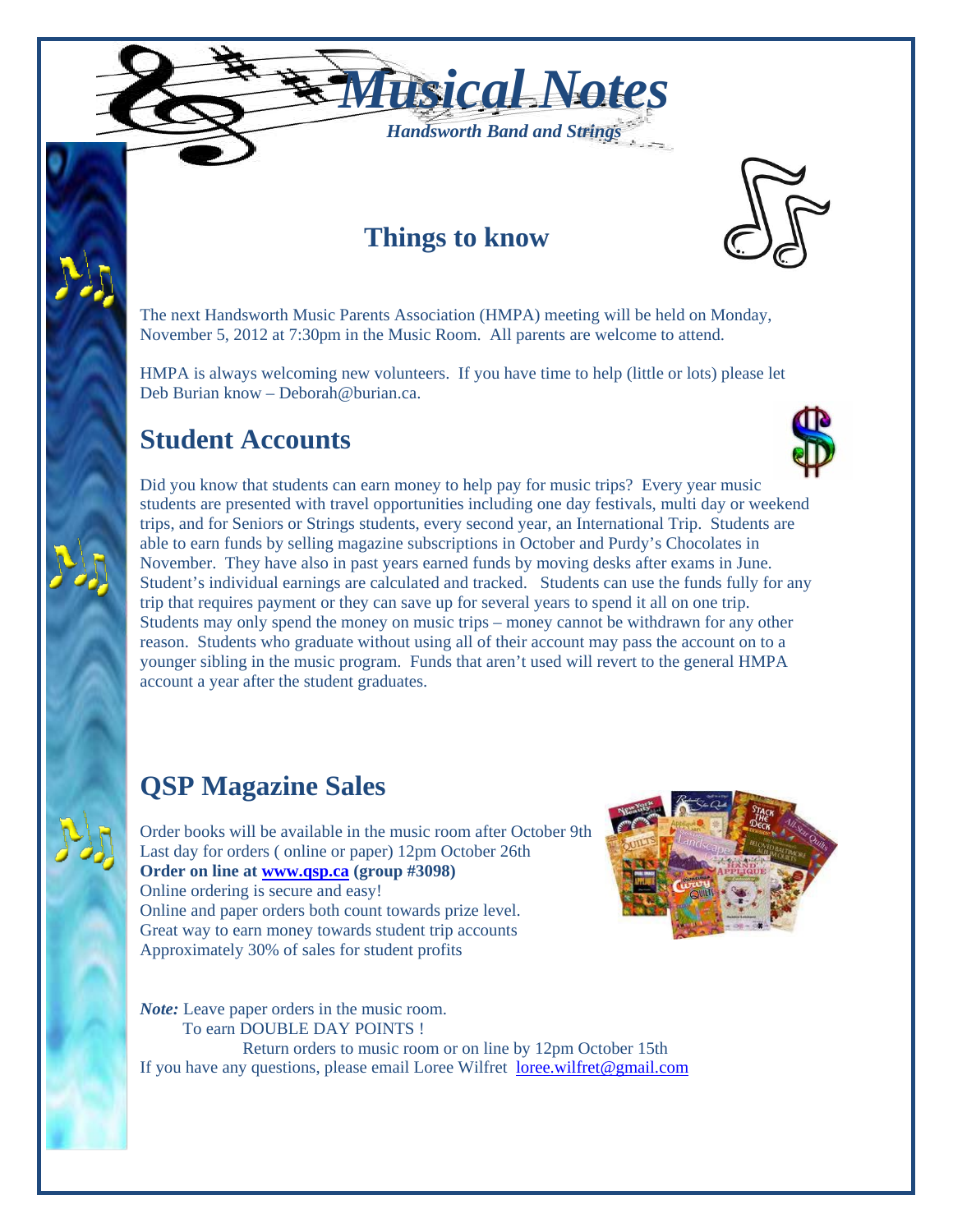



## **Teacher Greetings**

The Handsworth Staff:

The music staff of Sab Kabok and Keith Woodward extend a warm welcome to all music parents and students to the upcoming school year. We are pleased with the return of Mr. Bob Rebagliati to the concert and jazz bands sectional teaching staff this year. "Reb" is a master percussionist, nationally acclaimed jazz rhythm section teacher, and retired music educator after 29 years of service at Handsworth. We are excited to announce Mr. Jim Pinchin as our woodwind sectional teacher for concert and jazz bands. Mr. Pinchin has a long distinguished history as a professional musician, composer, and teacher. Sectionals will be given during regularly scheduled timetabled band classes.

skabok@hotmail.com [woodward@nvsd44.bc.ca](mailto:woodward@nvsd44.bc.ca)

#### **PROFESSIONAL MUSICIAN'S WORKSHOPS/CONCERTS**

In-class workshops and concerts by professional touring chamber ensembles and jazz combos are once again scheduled for this year. Groups such as "Ad Mare" wind quintet (flute/oboe/clarinet/bassoon/French horn) and another series of jazz combos from Toronto on their western Canada tour will visit the music room at Handsworth.



#### **PRIVATE MUSIC TEACHERS**

Now that the holidays are over, it's time to give your private teacher a call. Think of private lessons as "buying knowledge" – a wise investment. If private lessons are available, if you can afford them, and have the time for them, they help ensure success. The Handsworth Music Program, has a list of private teachers that been selected over the years. The list includes Handsworth senior students, university/college students, and professional musicians (some from Handsworth).

School District Disclaimer: It is the responsibility of the family and the student to determine if the private teacher is an appropriate person for the student to be alone with. The school district has NOT screened the private teachers on the list for suitability.